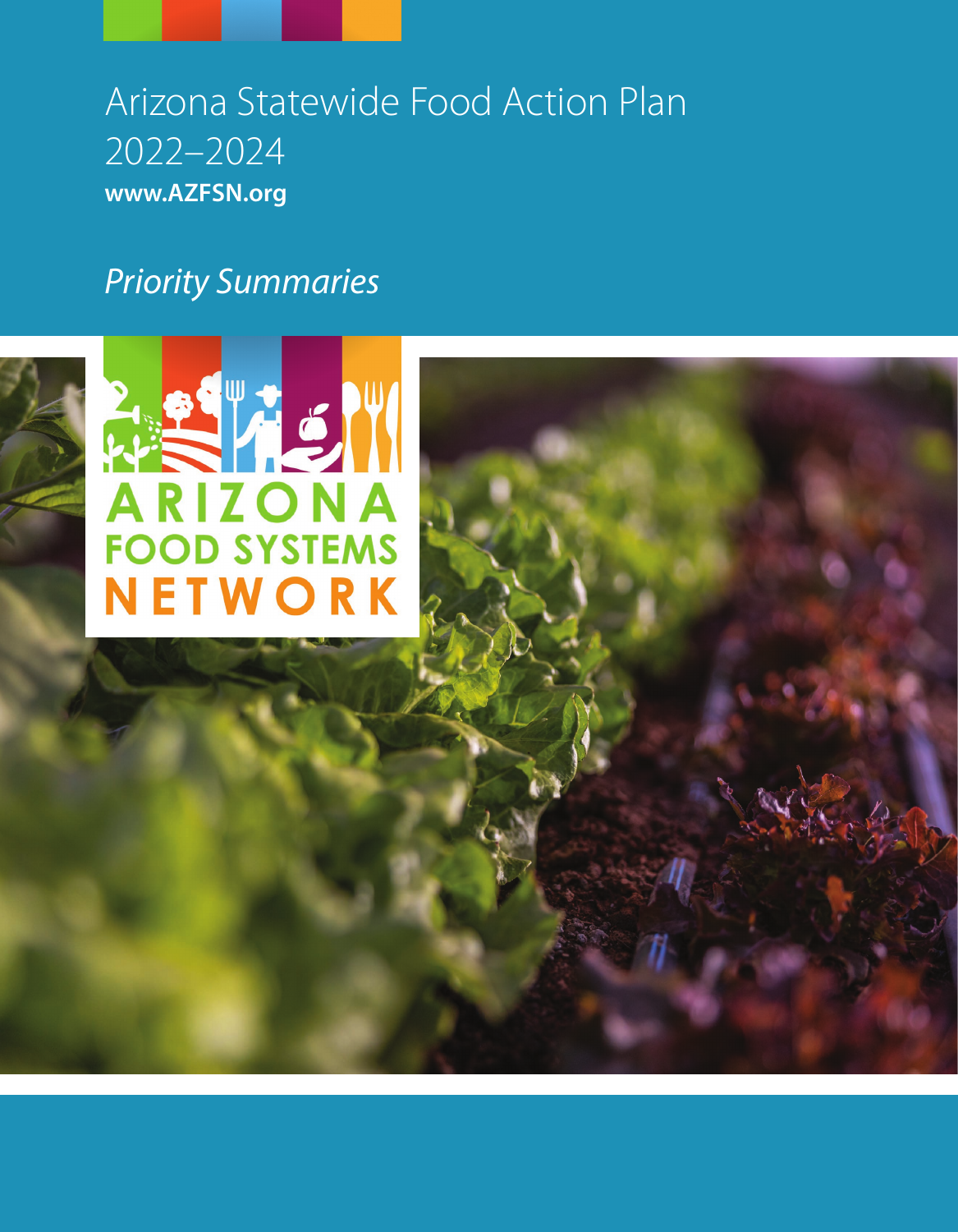## **Arizona's Food System Framework**

The Arizona food system encompasses a range of activities from growing, foraging, and ranching; processing; transporting and distributing; retailing and marketing; preparation and cooking; consumption; waste management; safety; land and water stewardship; and environmental preservation. All these inputs are deeply interconnected with socioeconomic, cultural, and political influences. AZFSN also recognizes food and agriculture as key drivers influencing all levels of the social determinants of health with impacts grounded in each level of the social ecological model recognizing that many factors at multiple levels within this plan—from individual knowledge and community norms to public policy—influence the outcomes. Decisions about the way we grow, move, share, and think about food across Arizona and the twenty-two sovereign tribal communities has a powerful ripple effect that is deeply connected to our shared agricultural history and unique culture.



**The Elements of Arizona's Food System The Elements of Arizona's Food System**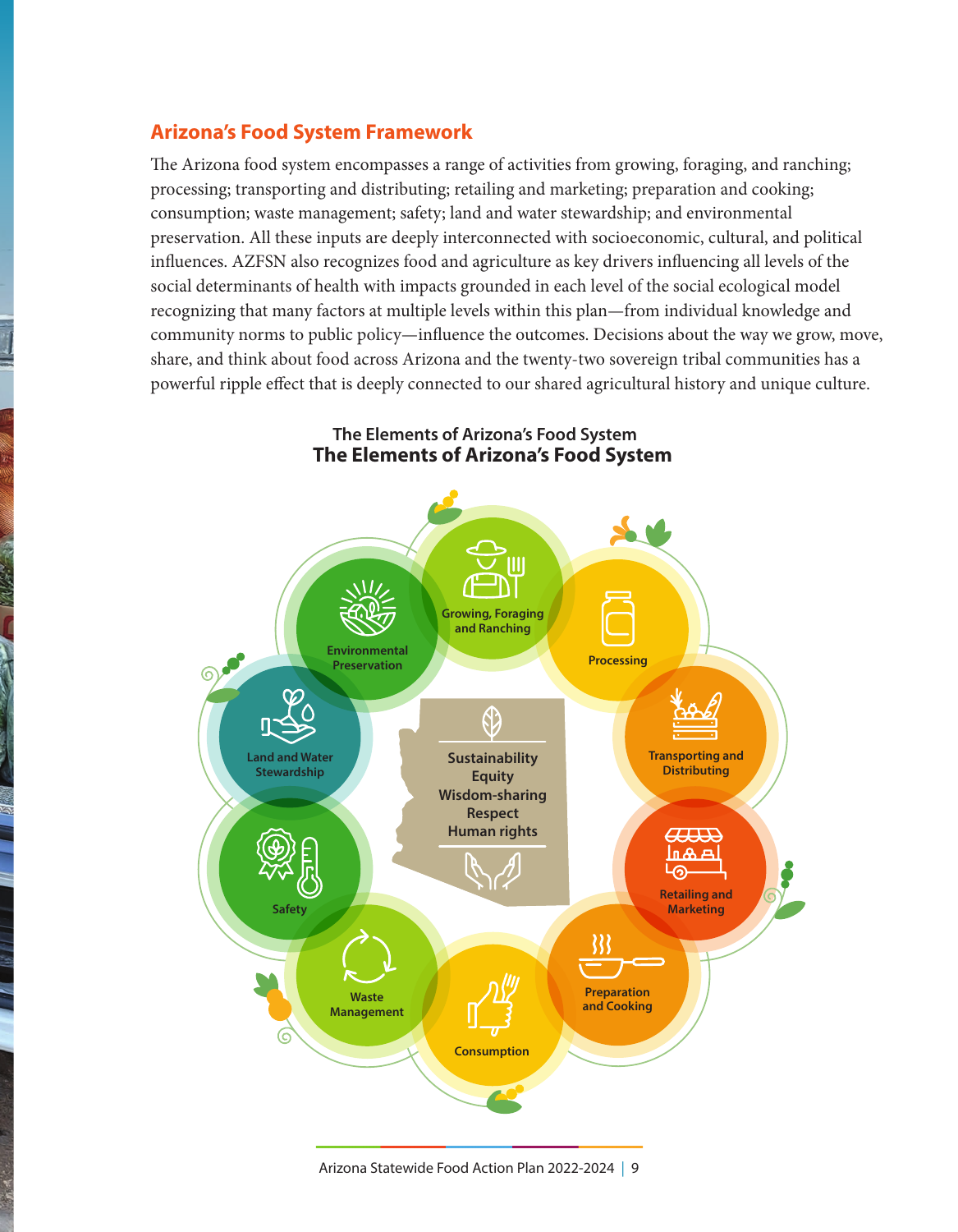# **Priority 1: Food Access and Distribution**

#### **Goal:**

## **Increase access and distribution of healthy, affordable, and culturally appropriate food for all people in Arizona.**

| <b>Objective 1:</b> By December 2024, increase local food production by 5%.                                                                                                                                              |                 |
|--------------------------------------------------------------------------------------------------------------------------------------------------------------------------------------------------------------------------|-----------------|
| <b>Strategies for Action</b>                                                                                                                                                                                             | <b>Timeline</b> |
| Establish a baseline for the number of Arizona food producers that are selling products in<br>local markets, such as farmers markets, grocery stores, restaurants, and institutions.                                     | 2022-2023       |
| Establish a baseline of the number of businesses and institutions that are procuring<br>Arizona-grown food.                                                                                                              | 2022-2023       |
| Determine sustainable funding source for a locally grown marketing campaign.                                                                                                                                             | 2023            |
| Enhance the mapping and visibility of local food system players, including producers,<br>suppliers, processors, aggregators, food hubs, restaurants, and institutions such as farm-<br>to-school and farm-to-food banks. | 2023            |
| Provide technical support and opportunities to deepen relationships for farm-to-<br>institution (scale up or scale down).                                                                                                | 2023-2024       |
| Support policy efforts aimed at incentivizing local food procurement.                                                                                                                                                    | 2022-2024       |

**Objective 2:** By December 2024, collectively accumulate at least \$3 million in state and/or federal funding to support infrastructure for food distribution (e.g., infrastructure money to support transportation, refrigeration, storage, road conditions, and technology).

| <b>Strategies for Action</b>                                                                                                                    | <b>Timeline</b> |
|-------------------------------------------------------------------------------------------------------------------------------------------------|-----------------|
| Identify and secure funding for local processing centers, including mobile food<br>processors, such as a mobile beef processor.                 | 2022-2023       |
| Identify/apply for funding to invest in infrastructure with development of local/<br>hyperlocal food hubs.                                      | 2023-2024       |
| Identify and apply for funding to expand the capacity for supplying culturally appropriate<br>food through emergency food systems and programs. | 2023-2024       |

**Objective 3:** By December 2024, ensure equity in 100% of all food access and distribution policy initiatives passed in Arizona.

| <b>Strategies for Action</b>                                                                                                                                                                | <b>Timeline</b> |
|---------------------------------------------------------------------------------------------------------------------------------------------------------------------------------------------|-----------------|
| Develop policy objectives in partnership with local communities and populations being<br>served by food system programs.                                                                    | 2022            |
| Deepen relationships with BIPOC-led groups to codevelop policy initiatives.                                                                                                                 | 2022-2023       |
| Increase culturally appropriate local foods for food assistance programs defined and<br>stated by those who will be receiving the food.                                                     | 2023            |
| Ensure tribal members are involved in codesigning and reviewing food distribution policies<br>and plans to ensure that distribution is equitable and areas that are not served are reached. | 2022-2024       |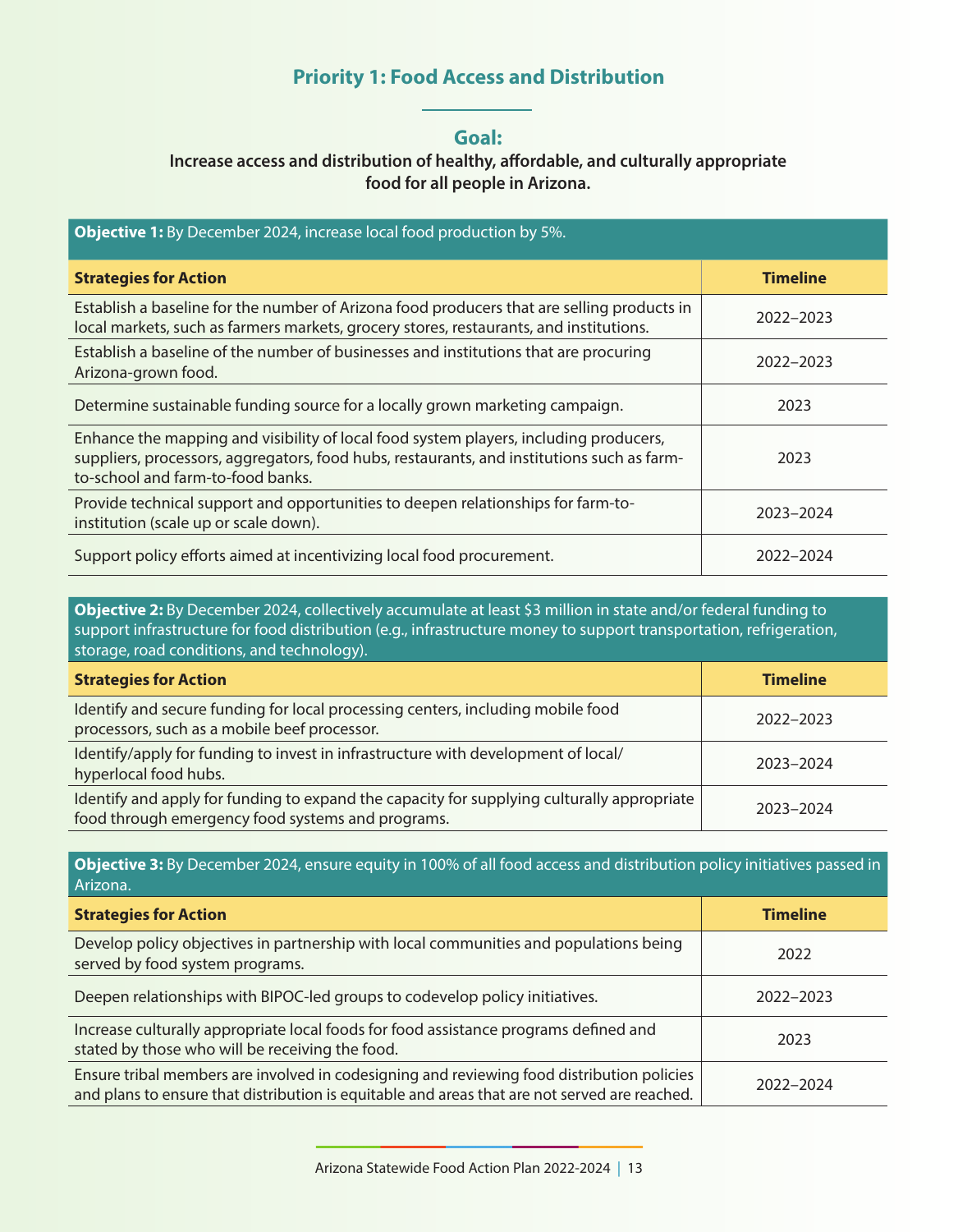## **Priority 2: Land and Water Access and Protection**

### **Goal:**

## **Foster and advance values that support preservation of agricultural land with access to safe and viable water sources for Arizona's food producers.**

**Objective 1:** By December 2024, facilitate/develop five trainings and/or resources focused on easing barriers to land access for the next generation of farmers.

| <b>Strategies for Action</b>                                                                                                                 | <b>Timeline</b> |
|----------------------------------------------------------------------------------------------------------------------------------------------|-----------------|
| Compile and disseminate (through resources, training) land preservation and access<br>tools/best practices that cross geographic boundaries. | 2022-2023       |
| Collaborate with USDA to streamline barriers in existing processes and programs.                                                             | 2023-2024       |

| <b>Objective 2:</b> By December 2024, engage twenty food producers to implement or improve water-efficient<br>agricultural practices to reduce demand on limited water supply. |                 |
|--------------------------------------------------------------------------------------------------------------------------------------------------------------------------------|-----------------|
| <b>Strategies for Action</b>                                                                                                                                                   | <b>Timeline</b> |
| Assess threats and opportunities that will affect agricultural water supply most<br>significantly in the next five years.                                                      | 2022            |
| Showcase water conservation and stewardship practices at regional level and peer-to-<br>peer producer workshops/gatherings.                                                    | 2023-2024       |
| Facilitate connections to grants that link producers to tangible water-efficient<br>technologies.                                                                              | 2023-2024       |
| Develop and implement a plan to communicate land and water policy solutions with<br>policymakers, decision-makers, and private sector interest groups.                         | 2024            |

**Objective 3:** By December 2024, increase the number of state and local policies passed that protect and preserve agricultural land and water for smaller farmers and food producers.

| <b>Strategies for Action</b>                                                 | <b>Timeline</b> |
|------------------------------------------------------------------------------|-----------------|
| Assess land utilization and conversion patterns/trends throughout the state. | 2022            |
| Present and share policy recommendations with city and town councils.        | 2024            |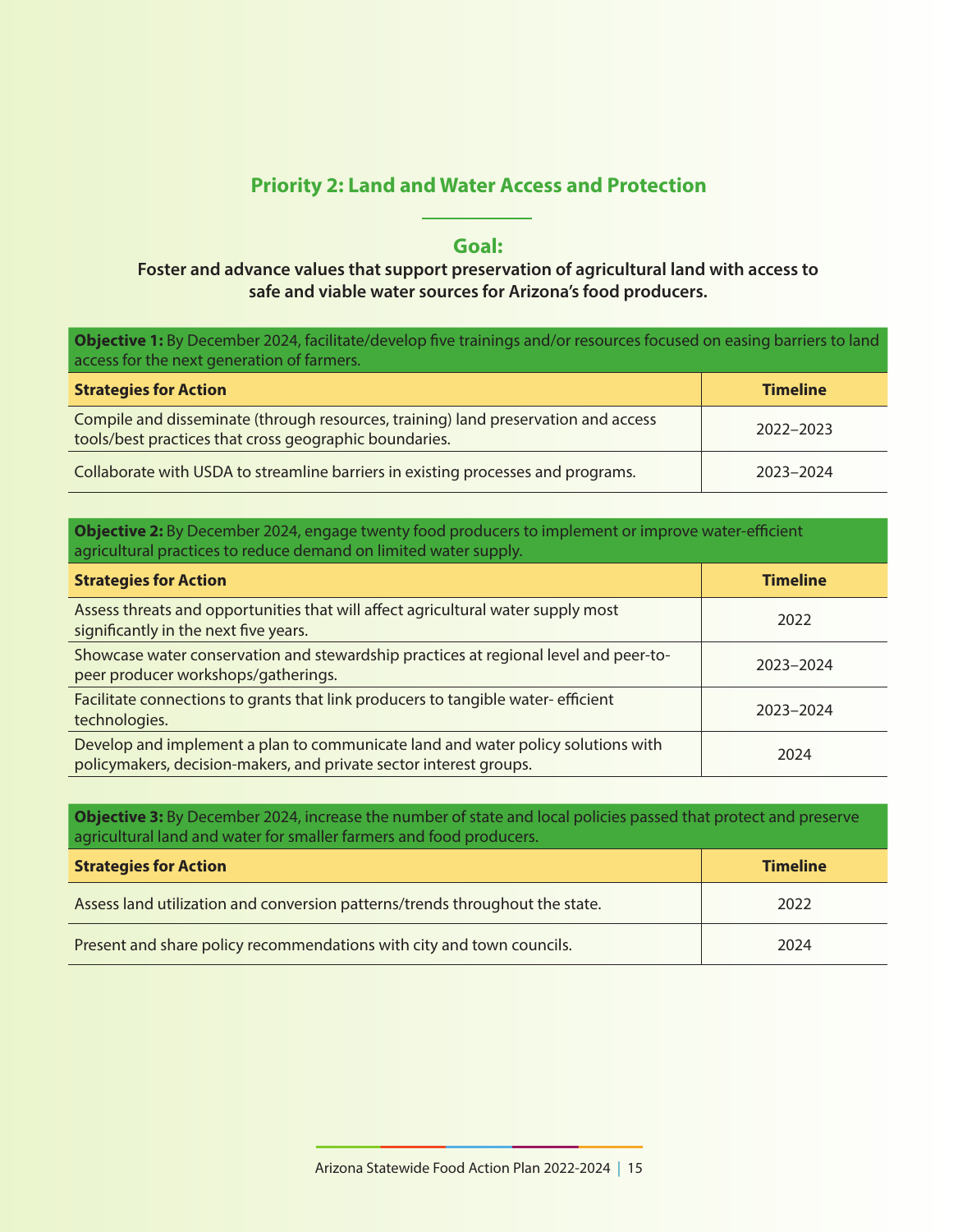# **Priority 3: Climate Smart Foodways**

#### **Goal:**

### **Leverage our existing knowledge, experience, and creativity with Arizona's environmental and cultural diversity to scale and uplift the adoption of climate-smart foodways.**

**Objective 1:** By December 2024, increase access to and utilization of climate-smart agricultural data that are shared in new ways to inspire action around climate-friendly farming practices through the creation of a state climatesmart agricultural data practices and measures hub.

| <b>Strategies for Action</b>                                                                                                 | <b>Timeline</b> |
|------------------------------------------------------------------------------------------------------------------------------|-----------------|
| Compile and leverage university data gathering efforts for integration into the practice's hub.                              | 2022-2023       |
| Conduct systems/actor mapping to inform leveraging and combining of efforts.                                                 | 2023            |
| Develop an online hub platform for the sharing and dissemination of practices.                                               | 2023            |
| Uplift Indigenous knowledge and growing practices for replication and scale.                                                 | 2023-2024       |
| Engage regional coalitions in establishing shared measures with a focus on carbon<br>footprint measurement data aggregating. | 2023-2024       |

#### **Objective 2:** By December 2024, engage a minimum of ten Arizona municipalities in adopting climate-smart agricultural and food practices in city/town planning processes.

| <b>Strategies for Action</b>                                                                                                                                    | <b>Timeline</b> |
|-----------------------------------------------------------------------------------------------------------------------------------------------------------------|-----------------|
| Compile food and agricultural strategies in current city/town and county plans to<br>establish baseline.                                                        | 2022            |
| Incubate and innovate city/town climate-smart foodways practices already in place, such<br>as composting programs, to scale and expand to other municipalities. | 2023            |
| Implement pilot study of consumer food waste perceived benefits/barriers, practices, and<br>resulting behavior change.                                          | 2023            |
| Identify and secure infrastructure funding to support the incubation and innovation of<br>new practices.                                                        | 2024            |
| Incubate and innovate practices and programs addressing barriers identified in pilot study.                                                                     | 2024            |

#### **Objective 3:** By December 2024, increase the number of AZFSN partners mobilizing to act on climate-smart agriculture policies at the local, state, and federal levels.

| <b>Strategies for Action</b>                                                                                                                    | <b>Timeline</b> |
|-------------------------------------------------------------------------------------------------------------------------------------------------|-----------------|
| Conduct market studies on which climate-smart food systems messaging resonates to<br>activate constituents.                                     | 2022-2023       |
| Increase understanding of regenerative approaches to inform policy engagement.                                                                  | 2023            |
| Develop a ladder of engagement model with related measures.                                                                                     | 2023            |
| Conduct focus groups to inform messaging framework for connection in behaviors and<br>climate change impacts (consumers and producers).         | 2023-2024       |
| Leverage community partnerships among groups already doing cause-specific<br>community engagement to inform advocacy communications strategies. | 2024            |
| Identify climate-smart policy incentives that can be implemented and scaled.                                                                    | 2024            |